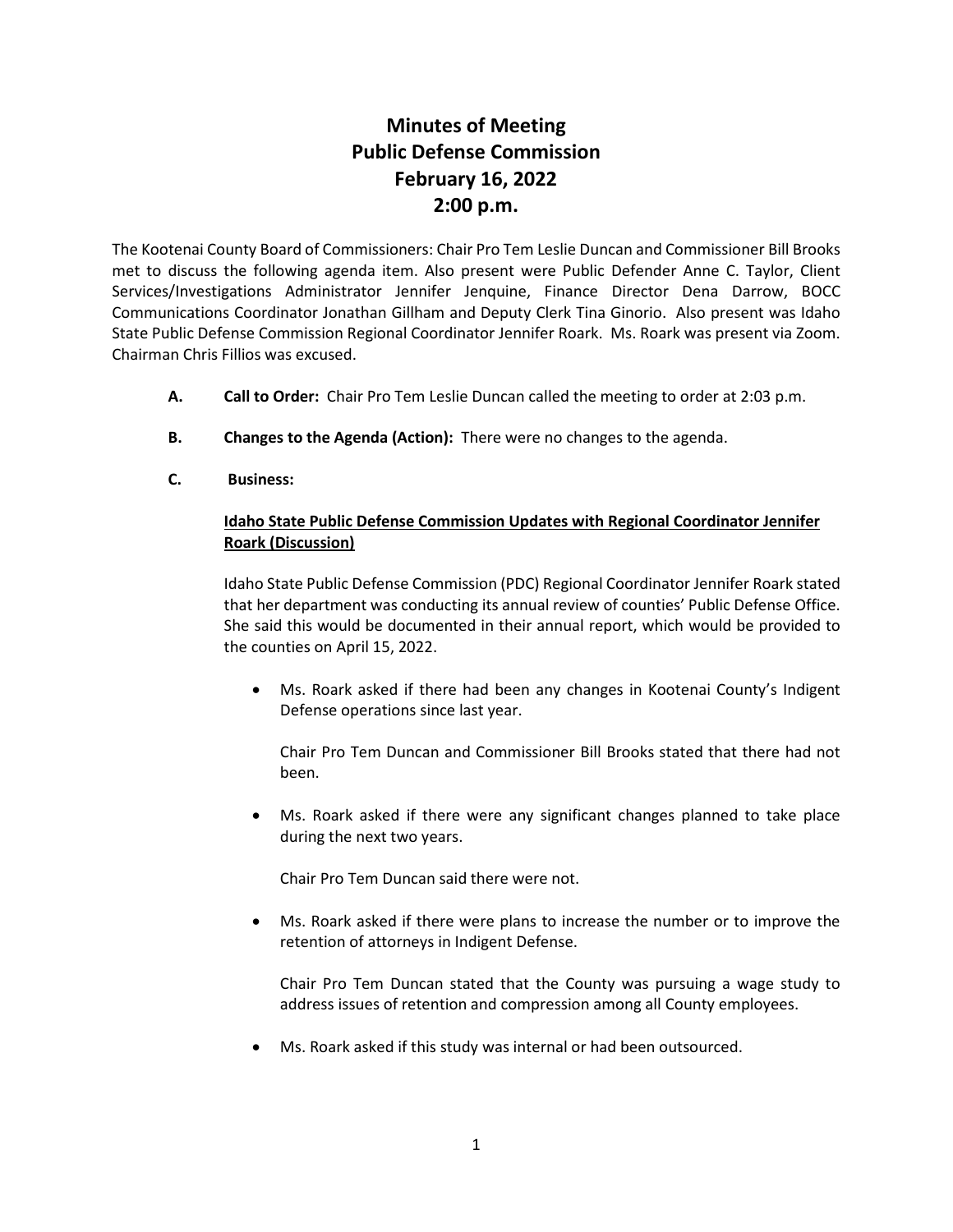Chair Pro Tem Duncan explained that Ameriben had been selected to gather data for the study from selected market areas. She said that, once the data was received, it would be reviewed and analyzed by the County's Human Resources staff.

• Ms. Roark asked if starting salaries had been increased for Indigent Defense attorneys.

Chair Pro Tem Duncan reported that starting salaries had been adjusted for all County employees and all staff had been placed on Salary Matrices, which included step-advancement.

Finance Director Dena Darrow provided additional details regarding the Salary Matrix system.

• Ms. Roark asked whether any improvement in retention or recruitment had been observed after the implementation of this system.

Public Defender Anne C. Taylor responded that they had seen some improvement and hoped to see more.

• Ms. Roark asked if the Board had made plans to reduce the institutional attorneys' caseloads down to the recommended limit.

Chair Pro Tem Duncan asked for additional information on the recommended caseload limits and the current caseloads of individual attorneys.

Ms. Roark provided a screen shot of the current list and explained that the limit was set at 210 felony-case-equivalents per attorney. She noted that several of Kootenai County's attorneys were over that limit. She said that Ms. Taylor had explained that this was primarily due to high staff turnover.

Chair Pro Tem Duncan said that the Board's plans included moving forward with wage adjustments when the wage study was completed. She said they also hoped to help the Public Defender's Office in recruiting new staff.

• Ms. Roark remarked that many issues had arisen due to complications caused by the COVID pandemic. She asked if the County had experienced any new problems in this area.

Chair Pro Tem Duncan stated that the County had needed to rent a larger office space to house the expanding Public Defender's Office. She said that they had needed to absorb the increased cost of the rent, which had come from property tax dollars.

Chair Pro Tem Duncan also commented that the County had to obey the instructions from the State Supreme Court regarding whether or not jury trials were able to be held.